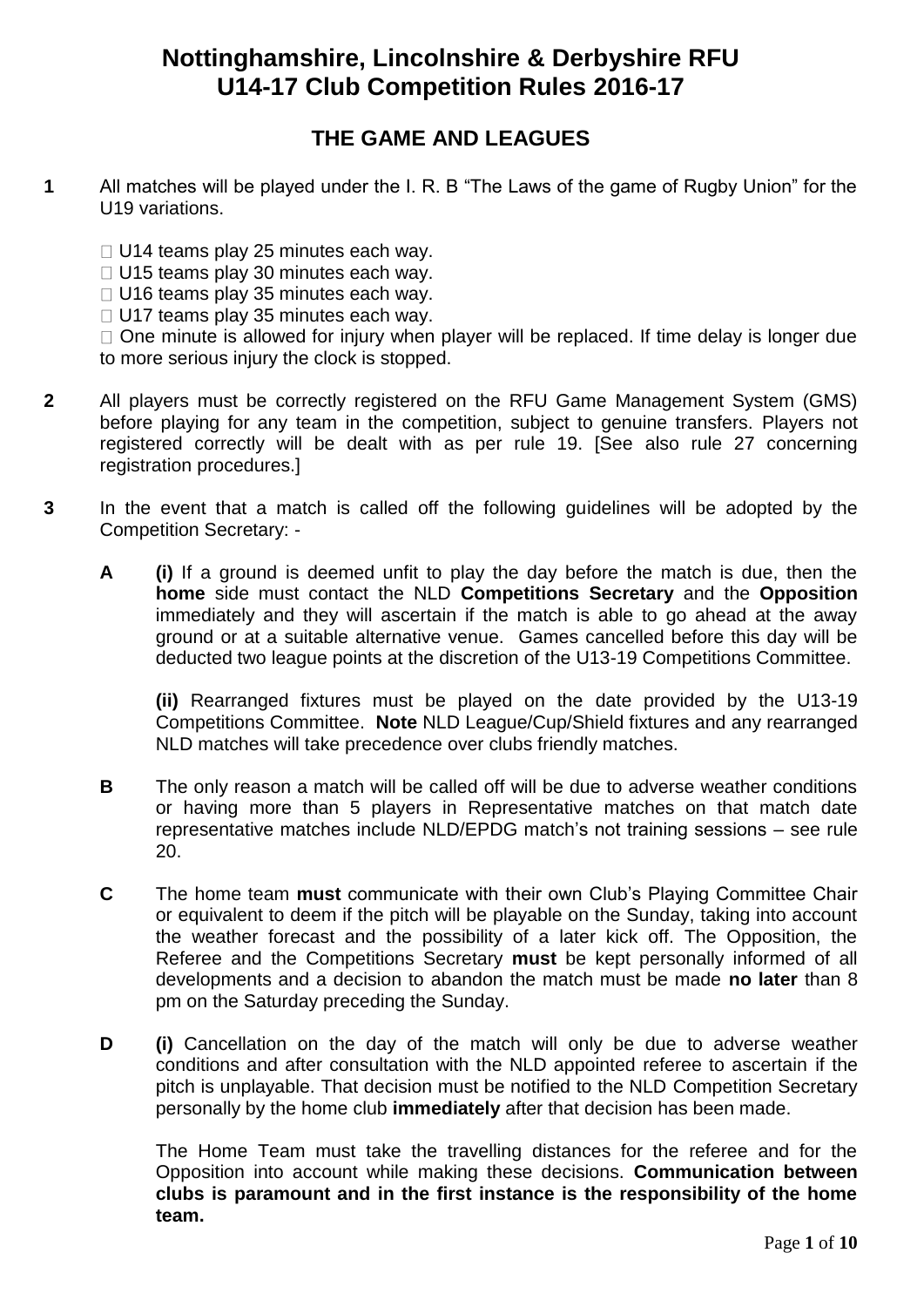**E** If a match is abandoned due to deteriorating weather/pitch conditions then the following will apply. The current score of the match will stand if the match has been played for the following length of time.

**(i)** Over 35 minutes into a 50 minute game **(ii)** Over 45 minutes into a 60 minute game **(iii)** Over 55 minutes into a 70 minute game

The final result will be at the discretion of the NLD Competitions Committee after receiving the signed completed match cards from both teams and the Match officials written report.

If the match is abandoned before this amount of play has taken place then the result will be void and the match replayed in accordance with Rule 3 a ii.

- **4** The pitch will be marked out clearly to the requirements of the laws of the game. These include the provision for all pitches used for NLD competition games to be roped off to a minimum width of 2 M (6ft) from each touchline. There should also be a technical area marked off for both teams, Coaches, Physios and Water Carriers are to remain within the technical area at all times unless instructed by the referee. This is to keep spectators away from the touchlines ensuring the safety of players and to give Touch Judges a safe area in which to move. If the Referee feels that the pitch is not marked out to a suitable standard then the home club must mark the pitch to a suitable standard before the match commences at the referees discretion if the match is not played the home team will forfeit the match.
- **5** Only two team coaches (one of which will be the Water Carrier/Tee Runner) and the Touch Judges are allowed within the roped off playing area. All Replacements, Water Carriers, Medical Bags etc are to remain behind the rope or barrier at all times. If a team has a qualified physio or sports therapist assisting them, he or she can remain inside the rope or barrier only the touch judge is allowed to run along the touch line all remaining coaches etc to remain in the technical area at all times.
- **6 (i)** Referees will be allocated to matches by the NLD Referees Society as instructed by the NLDRDP; certain matches will have three officials appointed by the NLD Referees Society. In extreme circumstances, if a referee cannot be appointed by NLDRFURS, the home club will be responsible to provide a referee qualified to at least 'RFU Level 2 Refereeing the 15 a side game' and be approved by the Competitions Committee prior to final appointment.

**(ii)** Replacement club appointed referees must hold a current RFU DBS check. Please inform both the Opposition and the NLD Competitions Secretary of all developments. The NLD Competitions Secretary will then, if applicable, officially appoint the new referee to this match.

**(iii)** If the new referee has a conflict of interests in the match (ie a coach / parent) then the Opposition **must** be informed. The match will then go ahead as planned.

- **7** A home team official will contact and confirm, The Fixture, The Venue, Kick off Time and The two teams colours with the appointed match referee before 6:00pm the preceding Thursday to the Sunday of the match. **Failure to do so could mean the referee is reallocated to another match.**
- **8** In the event of a clash of colours the home team will change their jerseys so that there is no such clash to the satisfaction of the referee. All team jerseys are to be independently numbered and only one such number are used in the playing squad. It will be best if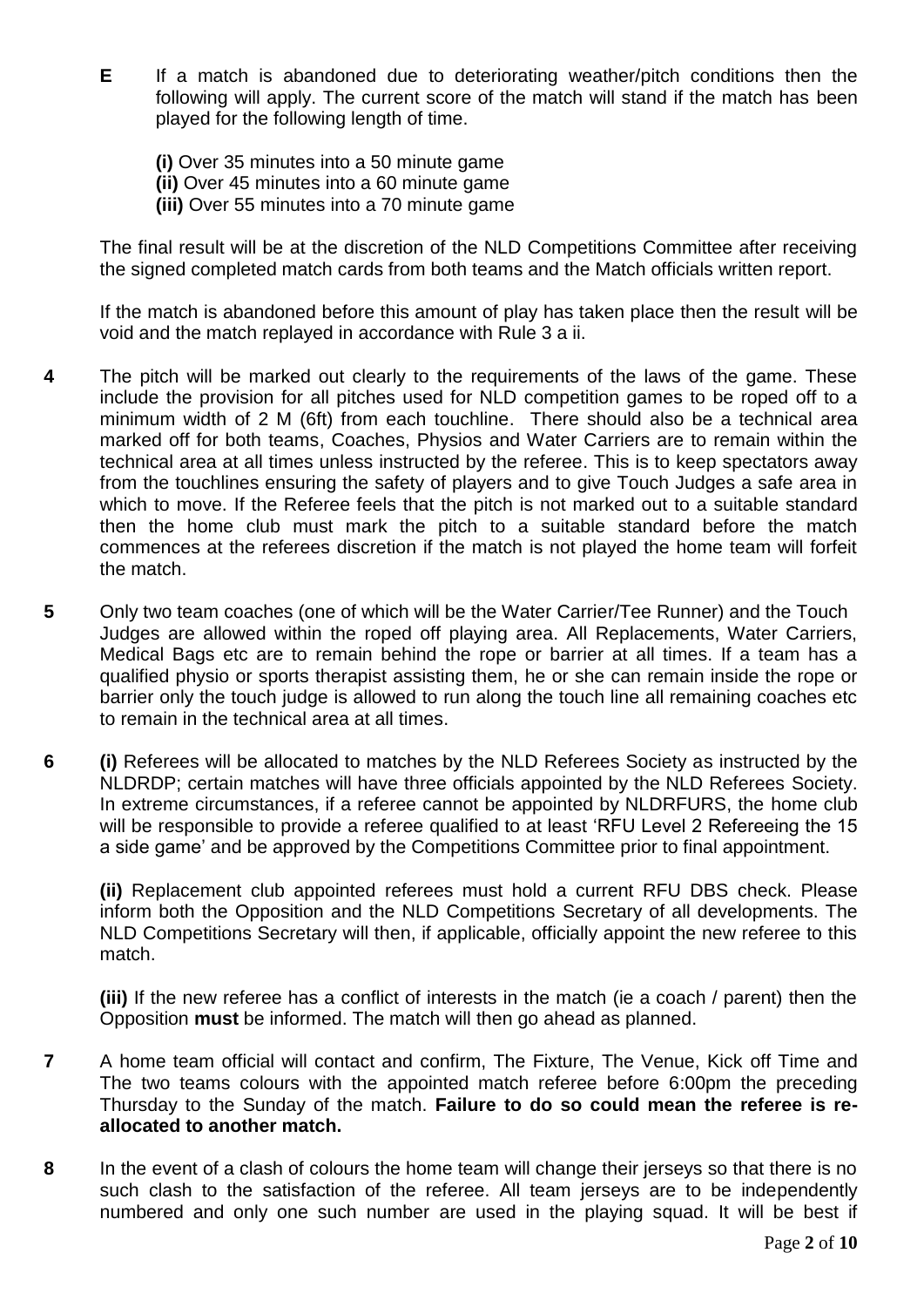numbers 1 to 22 were used but not vital as long as these numbers are changed to correspond with the result card. All clubs will have numbered shirts for all NLD matches and RFU organised matches. Repeated offences may lead to the team having pool points deducted or even removed from the pools at the discretion of the NLD U13-19's Competitions Committee.

- **9** Each club will provide a competent touch judge who has a good knowledge of the competition rules, the IRB laws of the Rugby Football Union and the use of the flag for each pool match unless the NLD Referees society has allocated touch judges.
- **10** For the match to be eligible to be a pool match Rule 6 and Rule 27 must be adhered to.
- **11 The Match/Result Card will be completed by each of the HOME and AWAY team managers/coach and handed to the referee at least 15 minutes before the match**. All team jerseys are to be differently numbered with numbers corresponding to the player named on the completed team result card (see Rule 8). The referee will complete the scores, yellow or red cards; pitch roped off or not, signing and returning the card to the team official after the match.
- **12** Both the home and away team official will sign and write their name and club position on each result card in the appropriate place. The result cards are available electronically from the U13-19 Competitions Committee.
- **13** Once the Team/Result Card is handed to the match referee, an NLD U13-19 Competition Secretary or a member of the NLD Competition Management Committee may ask to see individual players/whole teams each with their RFU Game Management System Print Out.
- **14** A Printout from the RFU Game Management System must be carried to all NLD pool matches by the head coach or person responsible for the team on that day.
- **15** Both the **HOME AND AWAY** sides must telephone/text/e-mail the result of the match to the Competition Secretary by 5pm on the day of the match, or 9pm on the night of an evening match. Failure to do so will result in breach of administration rules. Repeated offences may lead to the team having pool points deducted or the team even removed from the pools at the discretion of the NLD U13-19 Competitions Committee.
- **16** Both the **HOME and AWAY** team manager's will ensure the result card is emailed to the Correct Competition Secretary within 5 working days of the date of the match. Clubs should a keep a copy of the match card also. Repeated offences may lead to the team having pool points deducted or even removed from the pools at the discretion of the NLD U13-19 Competitions Committee.

#### **U14 - 17 Competitions**

Mrs Carol Badmin U13-16 Competitions Secretary 38, Queens Field **Gainsborough Lincolnshire** DN21 2 TN Telephone 01427 610487 Mobile 07733 377387 Email [nldrfuu13u16@btinternet.com](mailto:nldrfuu13u16@btinternet.com)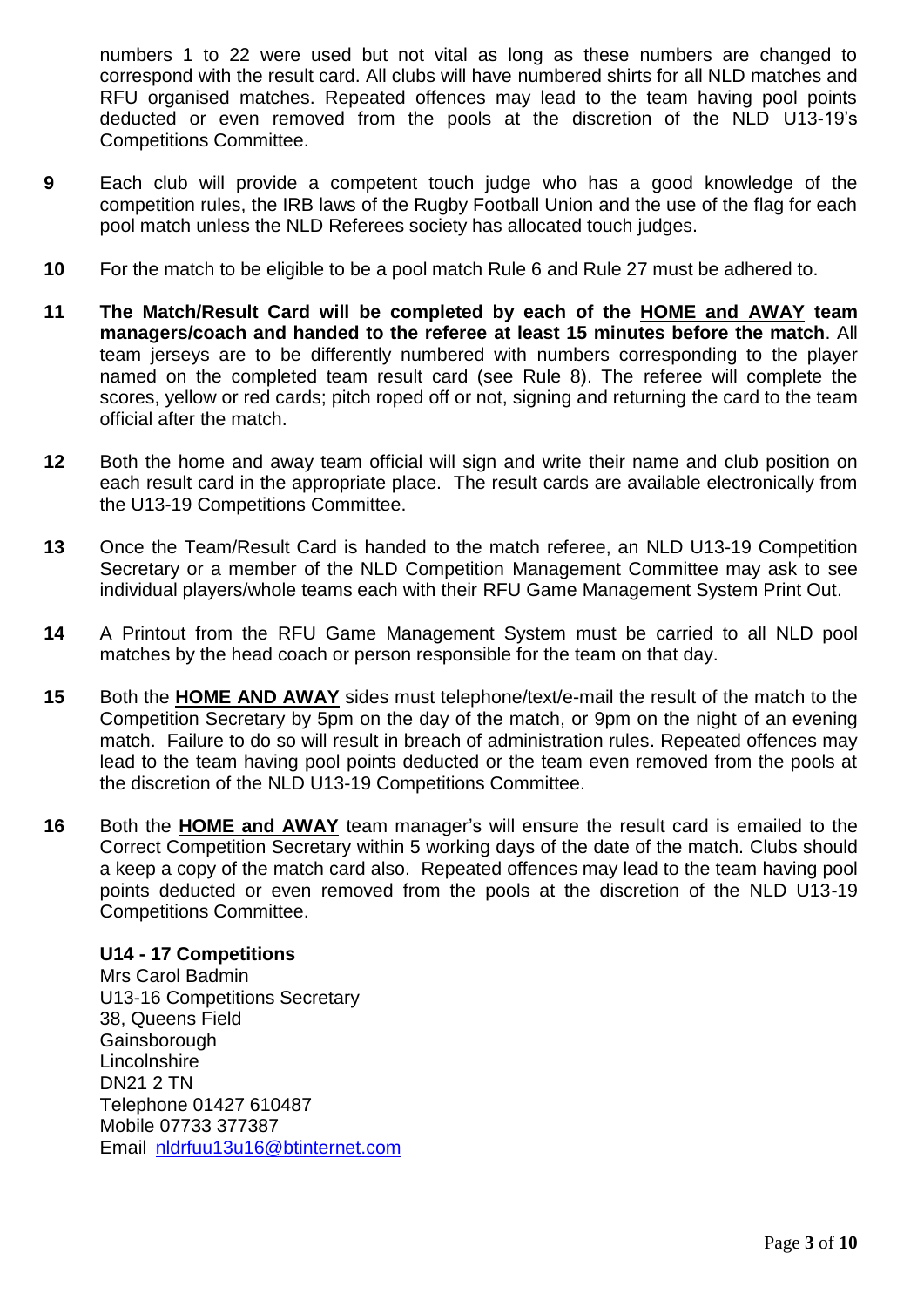**17** Rolling substitutes from a match day squad of **22 registered players** are allowed in a match. In line with IRB Regulations there must be at least 6 players capable of playing in the Front Row.

#### **Number of Suitably Trained and Experienced Players**

15 or less 3 players who can play in the front row 16, 17 or 18 4 players who can play in the front row 19, 20, 21 5 players who can play in the front row Or 22 6 players who can play in the front row U 19 Variations Law 3.5 (c

- **18 A team must have a minimum of 10 players on the field of play at the start of a match, who must be correctly registered on the RFU Game Management System for the match to be deemed a pool match. Both teams will start the game with the same amount of players on the pitch. Games may if required be started or change to uncontested scrums as required by the availability of suitably trained front row players. In the event of injury the team with the greater number of players will only have a maximum of one more player on field at any time, Teams who default a pool match due to lack of numbers will see the result recorded as Rule 23.**
- **19** Teams playing unregistered players will have 2 pool points deducted from their result table or even have the team removed from the competition at the discretion of the NLD U13-19 Competitions Committee. (All player registrations will be checked against the result cards after all matches played on or after 1st October). Any Team playing an unregistered player in the semi final or final of the competition will be disqualified.
- **20** Where a team will have more than **5** players in a NLD/DPP representative team/squad on the day of a match not training sessions, this fact must be communicated to the Competition Secretary in writing (by e-mail) before 8:00pm on the Monday evening preceding the match. Once the NLD Representative squad has been named the NLD U13-19 Competitions Committee will make the decision to postpone the match by no later than 8:00pm on the Thursday evening prior to the Sunday match.
- **21** A match may be rearranged in exceptional circumstances at the discretion of the NLD Junior Competitions committee, all requests for change of dates must be in writing at least 14 days before the date of the fixture, Requests must be on official club letter head and signed by the club chairman secretary and team manager before any requests will be considered.
- **22** Points will be scored in the Pools as follows: win 4 points, draw 2 points (and a bonus point will only be awarded in the event of scoring four or more tries), loss 0 points, 1 Bonus Point will be awarded to all teams scoring 4 or more tries in a match, a losing team who lose by 7 points or less will receive 1 bonus point; no points will be awarded to a team conceding a game and rule 23 will apply. Any team conceding or forfeiting a match will have 2 points deducted from their pool points and have 4 administration points added. Repeated offences may lead to the team being withdrawn from the competition at the discretion of the NLD U13-19 Competitions Committee. In pools of the U 14 – U 16 shield competition it may become necessary to have pools of different sizes due to the number of entries the Calculation to achieve the best runner in the event of different sized pools is "Total No of Points Scored Divided by Number of Games Played by each team multiplied x 20 gives you a % figure the team with the highest % is the team that goes through as the best Runner Up".
- **23** When the difference in scores between the two teams **exceeds** 50 points the referee will stop the match, as the match will be deemed to be over (games may continue at the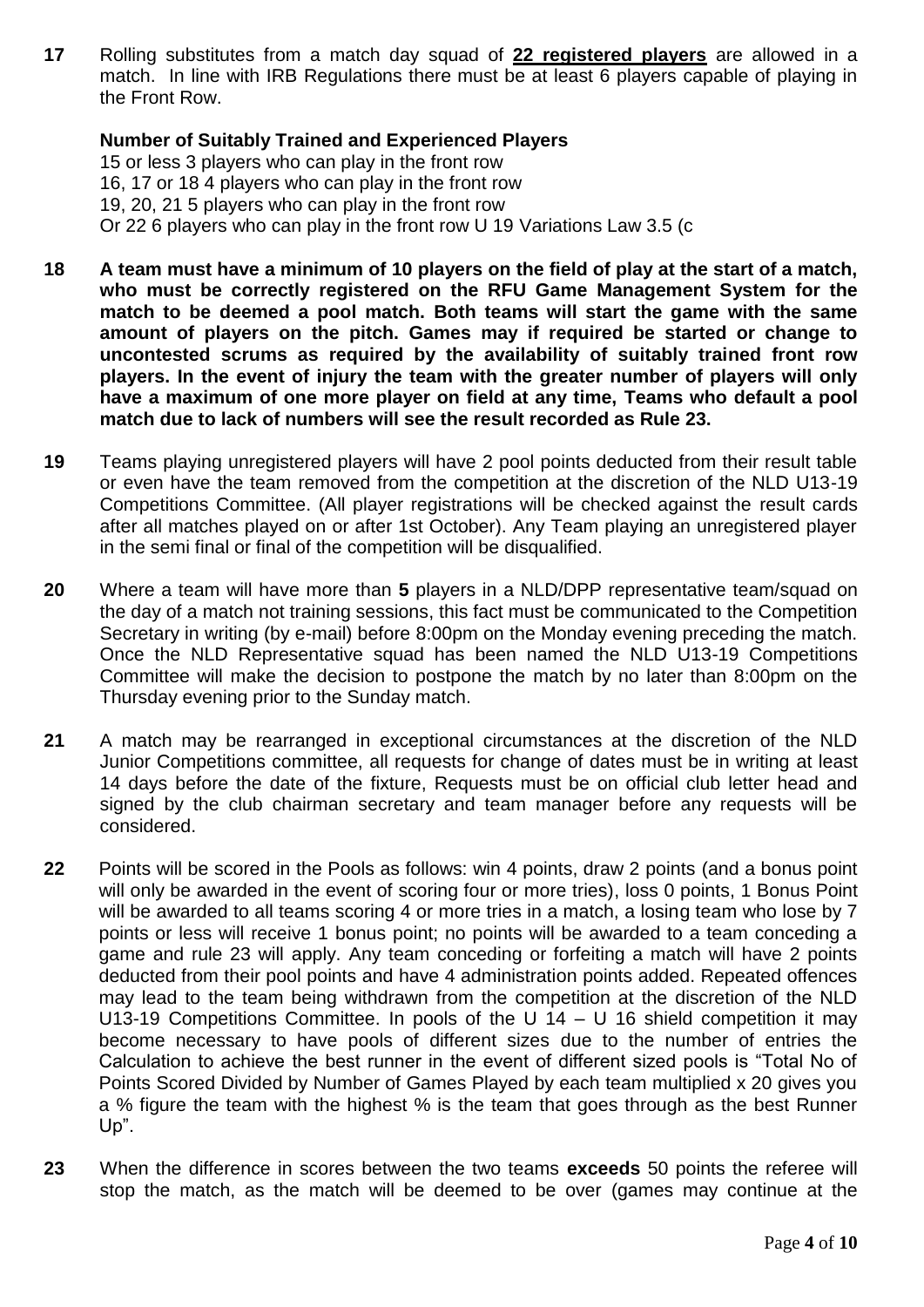discretion of the team coaches but the result must be recorded at the point of 50 points difference being exceeded).

- **24** In a defaulted Match the team deemed to have won will receive 4 points and a bonus point Towards the pool results table and the result recorded as a 30 – 0 Point win. A team defaulting a match for any reason will be deemed to have lost  $0 - 30$  and will have 2 points deducted from their pool results table. The referee society reserves the right to impose a fine of £50.00 for late cancellations on the club that defaults or concedes the match.
- **25 (i)** All players to play in the under 14 competition must be under 14 on the 1st September of that season.

**(ii)** All players to play in the under 15 competition must be under 15 on the 1st September of that season.

**(iii)** All players to play in the under 16 competition must be under 16 on the 1st September of that season.

**(iv)** All players to play in the under 17 competition must be under 17 on the 1st September of that season.

**26 (i)** A player can also play for an age group one year above, if they are eligible for that season. i.e. U14 can play 'up' to U15. A copy of the NLD Playing Out of Age Grade form should be completed and carried to all matches, along with the players NLD Registration as well as copy submitted to the NLD Office. The appropriate age group must be marked next to the players name on the official Team/Result Card.

**(ii)** Players will not be permitted under any circumstances to play 'down' one year in any NLD Junior Competitions

#### **PLAYER REGISTRATION AND TRANSFERS**

#### **Definition:-**

- **27** All players must be correctly registered on the RFU Game Management System (GMS) for the currently season to be eligible to play for their club in NLD Competitions.
- **28** If a team from outside of NLD wishes to enter NLD Competitions they may do so with the agreement of the U13-19 Competitions Committee. However, if they also have another team entered in a different competition they will be required to provide a squad list of the players involved in that competition. These players will then not be eligible to take any part in NLD Competitions.
- **29** Players may only play for one age group within their club in both the semi-final and final stages of the NLD U13-19 Competitions on any given day.
- **30** If a club enters more than one team at an age group then the first 17 players in the Cup Competition must be submitted to the U13-19 Committee before the first game. These players will not be eligible to play in the Shield squad but any Shield players may play in the Cup Squad.
- **31** Transfers are permissible with the permission of the NLD U13-19 Competitions Committee. A player who applies to be transferred will not be eligible to play for the new club until: -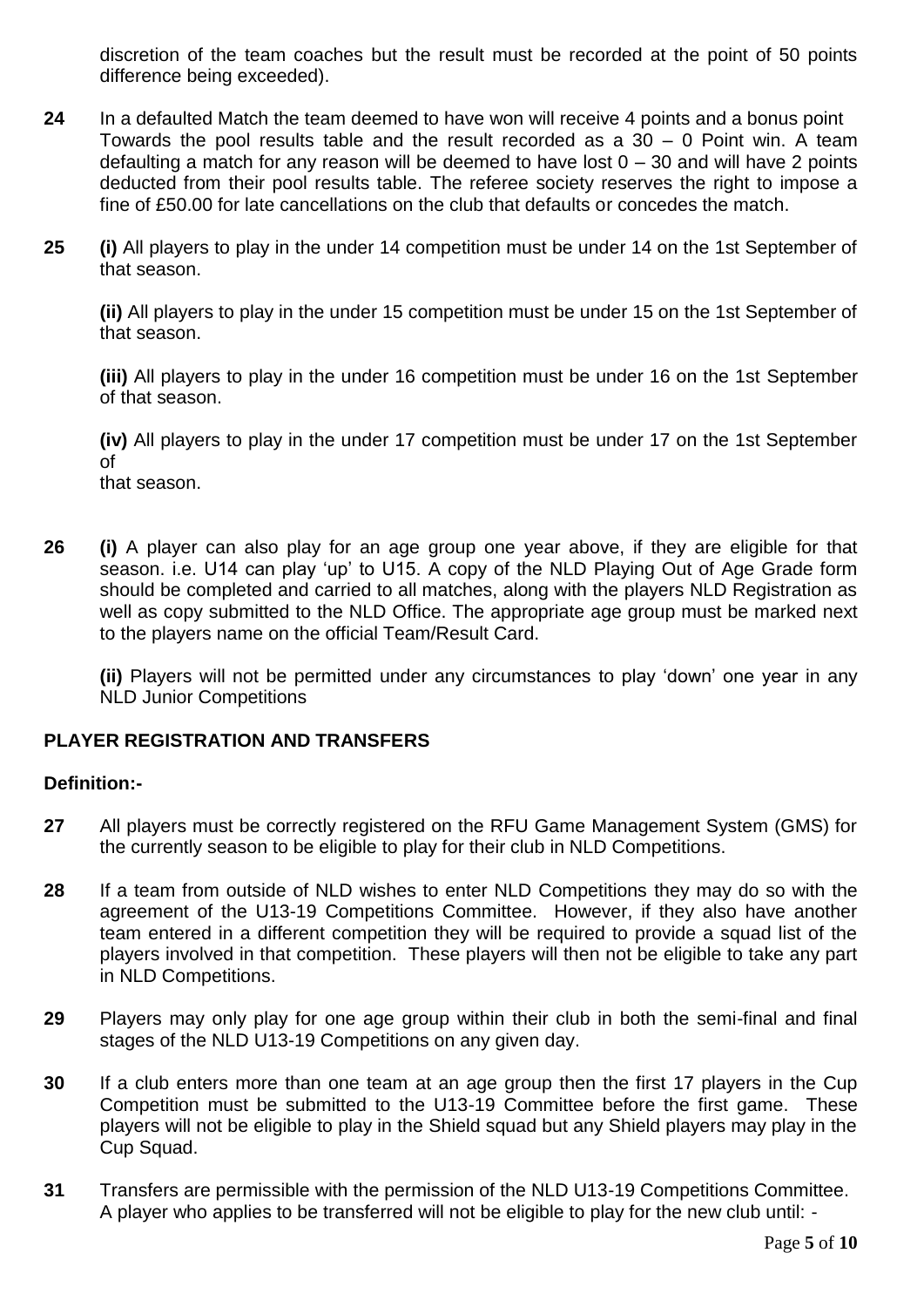**A** All-relevant parties complete and sign the official NLD Player Transfer Form and submit this to the NLD Office.

**B** The NLD U13-19 Competitions Committee has agreed the transfer and have advised the new club in writing.

**C** The player is a member of his new club and fully registered to his new club on the RFU Game Management System.

**D** If the player completes the transfer process and the form is received in the NLD Office within the period of  $1<sup>st</sup>$  June and  $30<sup>th</sup>$  September of the season then this player will be eligible to play in the next match of an NLD competition for the new club after the transfer has been completed. However, transfers received after 30<sup>th</sup> September will mean that the player transferring will not be eligible to play in the next NLD competition after the completion of the transfer.

- **32** Players who transfer from another club within NLD after 31st December of that season will not be eligible to play for the new club in the NLD Cup/Shield competitions for the remainder of that season. Players Joining a Club from the adjoining counties of South Yorkshire/Cambridgeshire/Rutland/Leicestershire/Staffordshire due to genuine personal circumstance's after 28th February of that season will not be eligible to play for the new club in the NLD Cup/Shield competitions for the remainder of that season. A non registered player new to the game of rugby from either education or migrating from outside the NLD and the above adjoining counties after 31 December in the applicable season may play for the new club in all matches after the player has been successfully registered on the RFU Game Management System.
- **33** A player may play for more than one club in the NLD U13-19 Competitions providing that all the above rules have been abided by.

#### **DISCIPLINE**

- **34** Any player under 18 years of age receiving a red card will be disciplined within 7 days of the offence by the player's club in line with the RFU sanctions for that season as per the NLD website. A club official will complete the RFU club sanction form and notify the NLD with the completed sanction form within 7 days of the offence. The NLD will approve the sanction before that player is allowed to play Rugby Football Union again.
- **35** The player will be automatically suspended from the next match in the competition when a red card has been issued. A player receiving two yellow cards in the competition will also be automatically suspended by the NLD U13-19 Competition Committee from the next match in the competition regardless of any other sanctions implemented by the club.
- **36** The Minimum Discipline period of suspension is 14 Days Starting at 00:01 Hrs on the Monday following the offence to 00:01 Hrs on the Monday at the end of the suspension. The NLD Discipline Committee will approve or alter the Discipline sanction; the necessary disciplinary action must be completed in full before that player can play again for any Tigers academy three counties representative rugby, Club, College or School team in any match. The player or his registered club may appeal against any decision made by the NLD Discipline Committee as rule 38. The player will remain suspended whilst under appeal.
- **37** Any player whose discipline sanction has not been notified by their club to the NLD Discipline Secretary and the NLD Office in writing within the 7 Day period as stated in Rule 35, the NLD Discipline Committee will then discipline the player and club. The player or his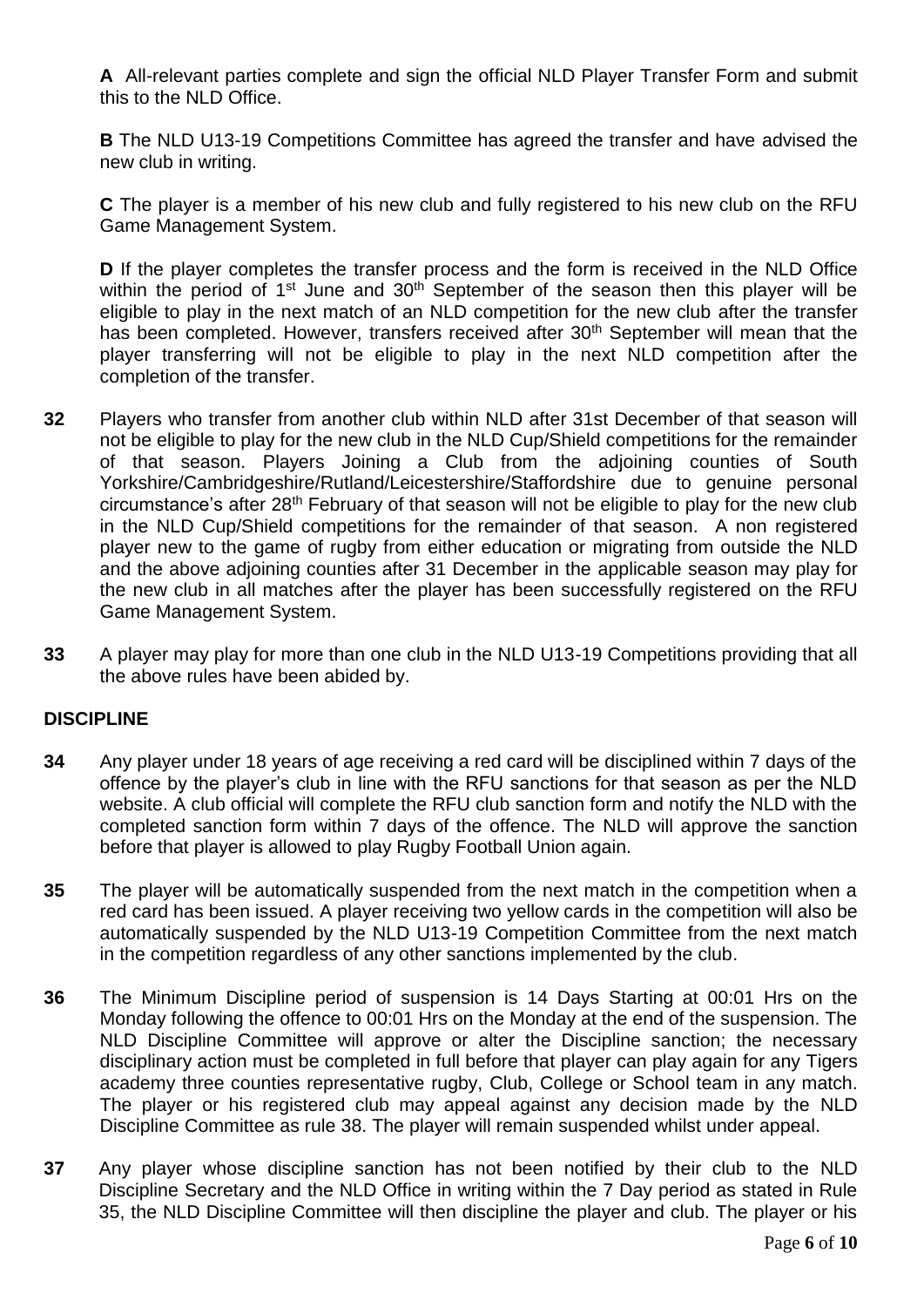registered club may make appeals against the decision made by the NLD Discipline Committee as Rule 39. The player will remain suspended whilst under appeal. If a club is not forthcoming with information regarding player sanctions the player will be deemed to be suspended until the NLD Competitions committee has been formally notified in writing

**38** Appeals against the NLD U13-19 Competition Committee or NLD Discipline Committee may be made to the NLD on receipt of a £50 cheque as deposit and within 7 days of the original decision being made, refundable if the appeal is upheld. The decision of the NLD U13-19 Competitions Committee is final.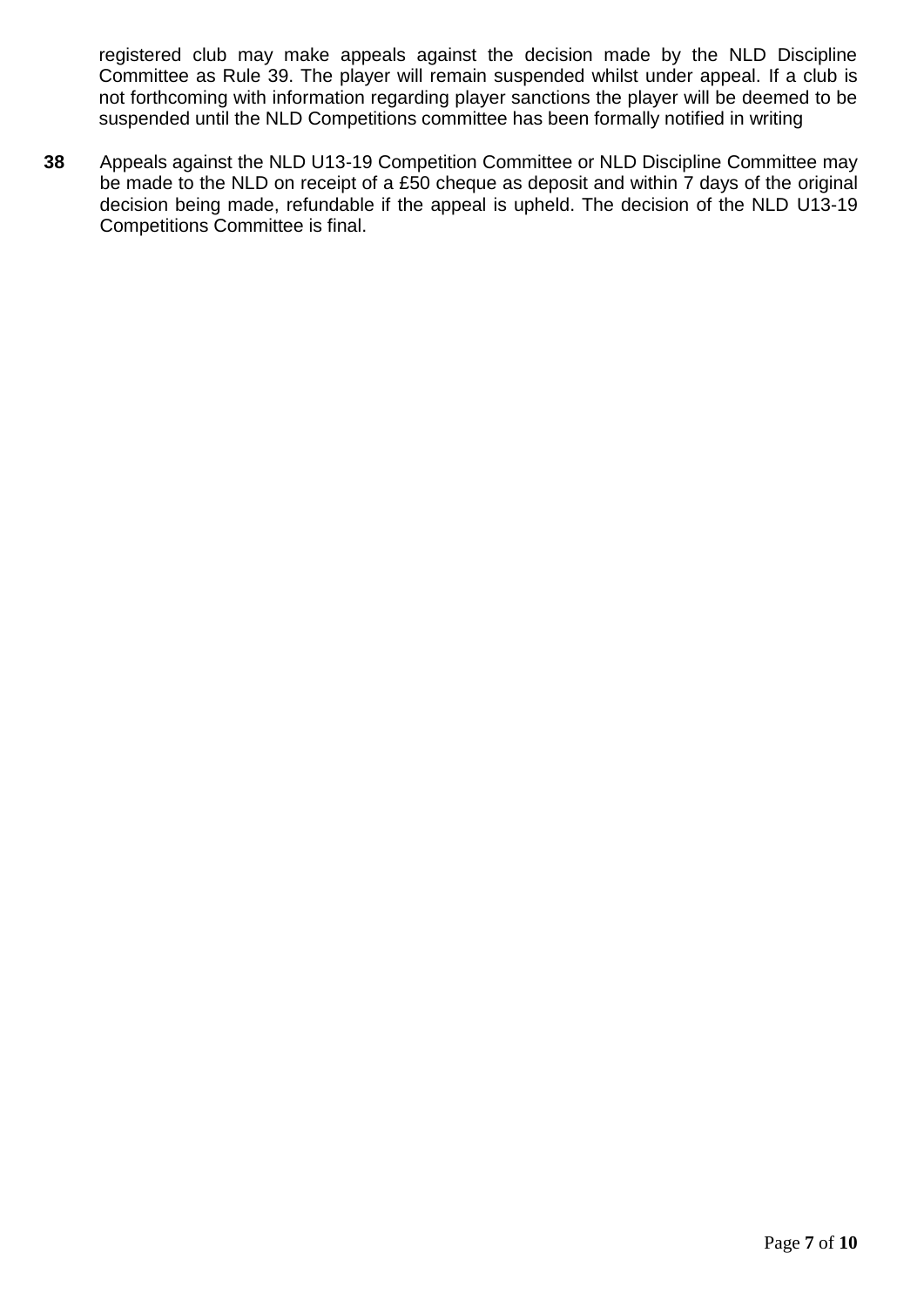### **A] Player Safety**

Coaches need to be aware that NLD Referees will not allow the practice known as Squeeze Ball to be used in these competitions.

The NLD RFU advises all coaches to encourage the use of approved safety equipment by players at all levels and ages, especially mouth and head guards, where applicable.

The RFU Schools and Youth Handbook states 'It is not desirable for anyone to play two games in two days. The day after playing should be a recovery day' The NLD RDP recommends that players do not play for School sides on a Saturday and then play for their Club on a Sunday (We trust that all clubs will respect this recommendation or in the future we may have to consider this point becoming a competition rule).

#### **B] Tie breakers.**

#### **In the pools:-**

The positions will be determined as follows in order of priority;

- 1. Highest No of pool points scored,
- 2. Highest Points Difference,
- 3. Highest No of tries scored.
- 4. Lowest No of discipline points,
- 5. NLD U13-19 Competition Committee discretion.

#### **In the Semi-Finals:-**

Where the scores are level at full time, no extra time is allowed under IRB Law. The winner will be determined as follows in order of priority,

- 1. Highest No of Tries scored in the Semi Final,
- 2. Tries Converted in the Semi Finals
- 3. Penalty kicks converted in the semi finals
- 4. Least Red Cards in the semi finals
- 5. Least Yellow Cards in the semi finals
- 6. Highest % of Pool Points
- 7. Highest No of Pool Tries
- 8. Highest No of Pool Tries Converted
- 9. Least Red Cards in the Pools
- 10. Least Yellow Cards in the Pools
- 11. If the teams can still not be separated then a rematch will be arranged.

#### **On Finals day**:-

If the scores are level at full time, no extra time is allowed under IRB Law. The winner will be determined as follows in order of priority,

- 1. Highest No of Tries scored in the Final,
- 2. Tries Converted in the Final
- 3. Least Red Cards in the Final
- 4. Least Yellow Cards in the Final
- 5. Share Trophy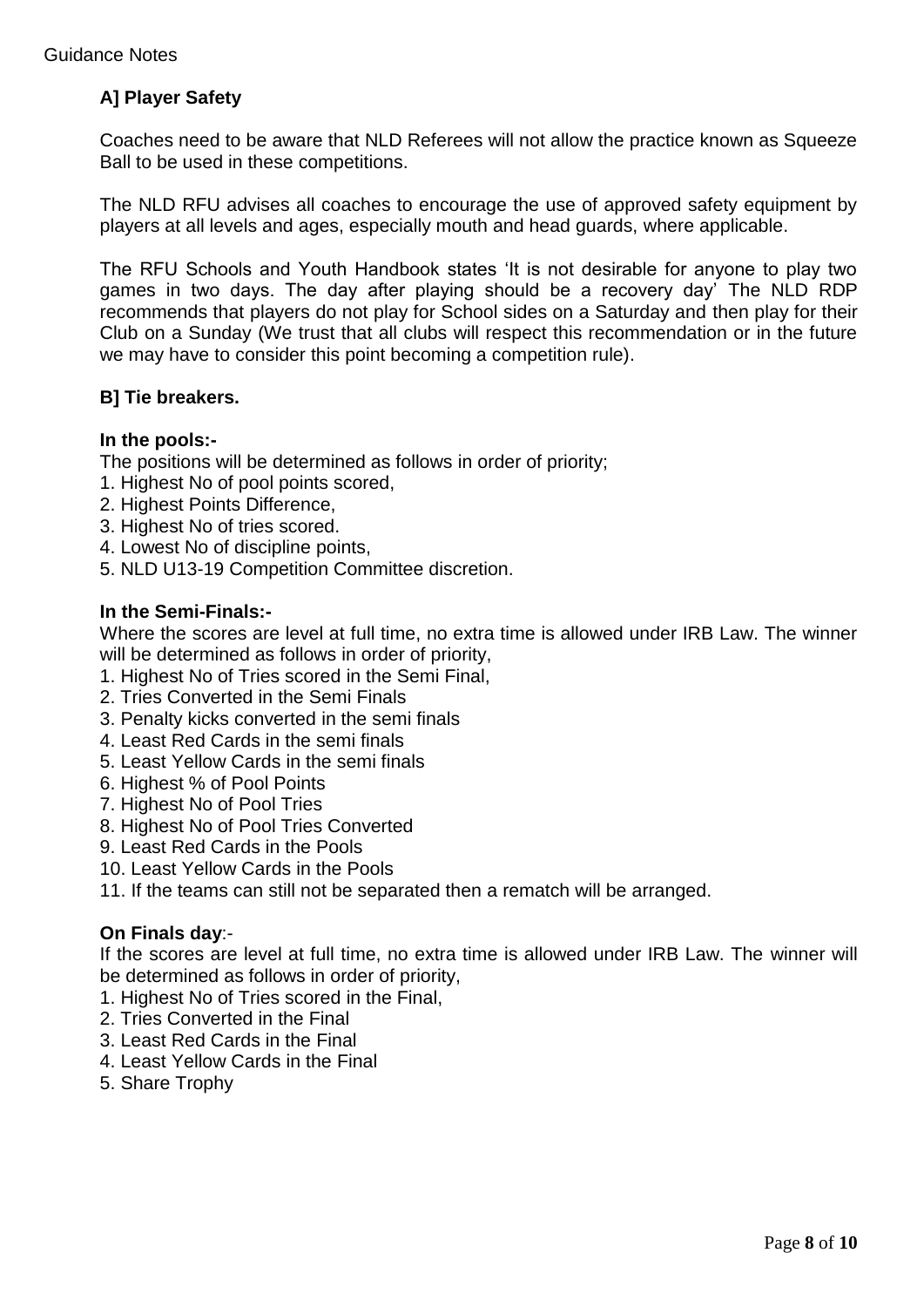#### **Seeding's, Promotion and Relegation**

In the cup competition there are 3 pools of four teams. The 3 pool winners and the best second placed team on points, as per above, will go forward into the semi finals.

The bottom team in the Cup Competition from each pool [3 teams in total] in one season will be relegated to the shield competition in the following season.

The top three teams from the Shield Competition – made up from the two finalists and the best loser in the semi finals, go up into the Cup Competition in the following season.

#### **U14 Three Tier Trial**

**In 2016-17 we will be trialling a three tier competition at U14 level ONLY. This will run as a Cup, Plate & Shield with the top teams from last year's Cup being entered into the Cup once again. The bottom teams from the Cup and the top teams from the Shield being entered into the Plate and the remaining teams in the Shield. We will confirm the tier of competition that your club will compete in once the entries have all been received and the number of teams in each will be very much dependant on entries.**

#### **Semi Finals Draws**

#### **U 14 – U 16 Cup and Shield Draws**

The winners of each pool and the best runner up of the three pools will go through to the semi-final draw. The draw will seed the two teams from the same pool in opposite semi-finals the remaining two teams will be drawn into the remaining places. In the event of 4 pools the top team from each pool will be entered straight into the semi-final and a straight draw will take place. The Semi Finals will be only one game and the team drawn first will be given the home advantage.

#### **SAFETY**

- 1. It is the responsibility of the officials of both teams to ensure the safety of the referee and the discipline of players and spectators.
- 2. The pitch will be marked out clearly to the requirements of the laws of the game including technical areas. These include the provision for all pitches used for Cup and Shield games to be completely rope off or the use of fixed barriers at least 2 meters away from the touch lines to keep spectators, Players/replacements away from the touchlines and to ensure the safety of players and to give Touch Judges a safe area in which to move.
- 3. It is the responsibility of the home team to ensure that the playing surface is free of foreign objects (ie animal faeces, soiled bandages, glass, and tape)
- 4. Substitutes must remain behind the rope or barrier at all times. Only when a substitute player is going to replace a player on the pitch will he enter the playing area or when water is being taken on for the players on the pitch. The player that has been substituted must then return to the area behind the rope or barrier.

#### **ACCEPTANCE**

1. **It is a condition of entry to any of the U13 -19 competitions to read and accept these rules in full**.